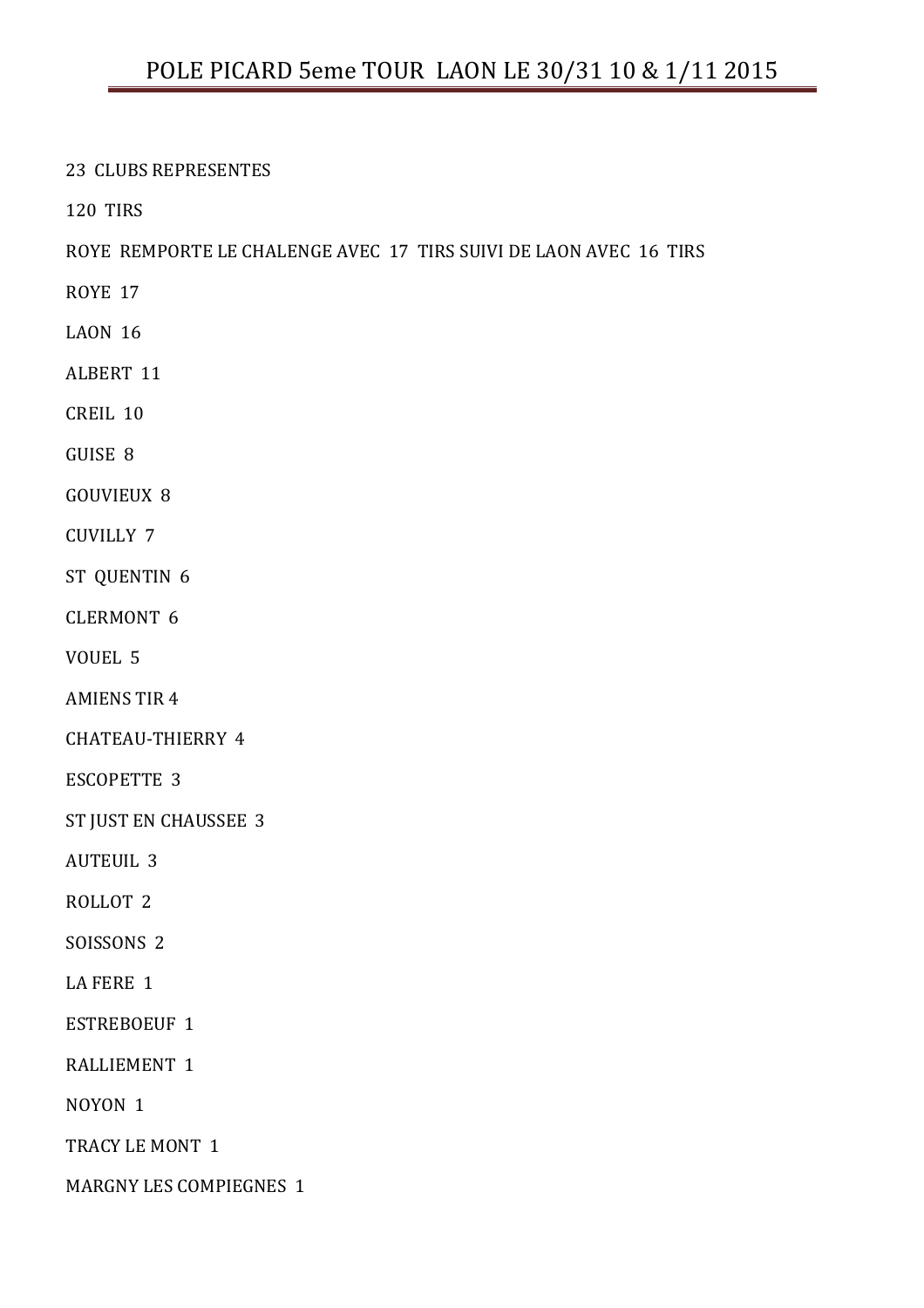# **PISTOLET**

## SENIOR<sub>1</sub>

| <b>1 LOBBE CHARLES HENRY CREIL</b>             | 03452683 | (97/92/92/98/92/92) | 463              |
|------------------------------------------------|----------|---------------------|------------------|
| 2 DENIS CORENTIN ALBERT                        | 03404053 | (90/90/92/91/95/91) | 549              |
| <b>3 RICARD GEOFFREY CHATEAU THIERRY</b>       | 82462634 | (93/91/91/90/91/86) | 542              |
| 4 VINCIATTI MICHAEL LE RALLIEMENT              | 82580441 | (87/95/90/90/88/91) | 541              |
| 5 DESDEVISES EMMANUEL CREIL                    | 03380202 | (90/92/86/91/89/86) | 534              |
| <b>6 MANTAUX FREDERIC VOUEL</b>                | 82563774 | (83/91/84/94/88/92) | 532              |
| 7 MOLINILLO MICKAEL CREIL                      | 82501733 | (86/85/87/89/88/82) | 517              |
| 8 DESACHY DOMINIQUE ROYE                       | 82496338 | (84/82/80/80/83/83) | 492              |
| <b>9 FRONTIERE RAYMOND GOUVIEUX</b>            | 82462198 | (72/86/81/75/84/86) | 484              |
| 10 CABRAL PAULO GOUVIEUX                       | 82496473 | (73/77/77/76/71/81) | 455              |
| <b>SENIOR 2</b>                                |          |                     |                  |
| 1 RONNELLE XAVIER ALBERT                       | 82513003 | (87/94/89/88/91/97) | 546              |
| 2 MEZZAROBBA J BAPTISTE LAON                   | 02131881 | (93/88/89/92/93/90) | 545              |
| <b>3 LEGAY FRANCIS ALBERT</b>                  | 82501277 | (91/94/88/89/91/91) | 544              |
| <b>4 COCKENPOT CHRISTIAN CLERMONT</b>          | 03218441 | (94/91/94/88/84/82) | 543              |
| <b>5 FENDORF XAVIER ROYE</b>                   | 82773738 | (89/84/95/88/88/93) | 537              |
| <b>6 PAMART   PIERRE GUISE</b>                 | 02570470 | (88/90/90/94/87/88) | 537              |
| 7 VANMERRIS FABRICE AMIENS TIR                 | 82488219 | (93/90/90/88/88/85) | 534              |
| 8 VOCHELLE ALAIN ALBERT                        | 00865909 | (87/89/87/87/89/90) | 529              |
| 9 BOURNAZEL MARC CREIL                         | 03017936 | (92/83/89/85/89/89) | 527              |
| <b>10 ANCELIN BRUNO ROYE</b>                   | 02373332 | (83/87/89/85/92/90) | 526              |
| 11 MAGGI MARC CREIL                            | 03343953 | (88/81/90/90/90/87) | 526              |
| 12 PEJU MARC GOUVIEUX                          | 03218401 | (90/81/87/90/87/88) | 523              |
| <b>13 DUMONT LAURENT CREIL</b>                 | 82480481 | (90/90/83/86/84/85) | 518              |
| 14 JEDRZEJEWSKI GREGORY TRACY LE MONT 03384535 |          | (88/88/84/92/87/79) | 518              |
| <b>15 KLUCK FREDERIC ROYE</b>                  | 82542955 | (83/90/83/86/87/88) | 517              |
| 16 MRUGALSKI CHRISTOPHE GOUVIEUX               | 82563508 | (82/85/87/87/81/93) | 515              |
| <b>17 BRECY MARC ROYE</b>                      | 82512000 | (91/86/83/85/79/91) | 515              |
| 18 LAMBERT DANIEL LA FERE                      | 82524544 | (91/84/87/87/85/81) | 515              |
| <b>19 RUET CHRISTOPHE LAON</b>                 | 82453697 | (80/86/90/83/85/88) | 512              |
| 20 LONGA CLAUDE CLERMONT                       | 02587893 | (82/83/87/90/86/82) | 510              |
| 21 PINGEOT GERARD ROYE                         | 82565947 | (89/78/85/84/82/80) | 498              |
| 22 DUMONT PATRICK ALBERT                       | 82556976 | (83/77/85/84/78/88) | 495              |
| 23 PETIT DIDIER ALBERT                         | 03386624 | (82/76/84/80/82/79) | 483              |
| 24 OBLET MICHEL LAON                           | 03261023 | (82/63/83/72/75/85) | 460              |
| 25 ZIELINSKI CHRISTIAN ALBERT                  | 82529353 | (76/69/78/72/78/85) | 458              |
| 26 JONNEAUX NICOLAS LAON                       | 03316129 | (73/73/76/81/82/69) | 454              |
| 27 HUGOT FREDERIC LAON                         | 03316125 | (77/69/80/84/70/72) | 452              |
| 28 CAMUS MARC ST QUENTIN                       | 00648664 | (81/66/74/80/75/73) | 449              |
| 29 MOITY-CAHOUZART HUBERT LAON                 | 03275349 | (ABANDON            | $\boldsymbol{0}$ |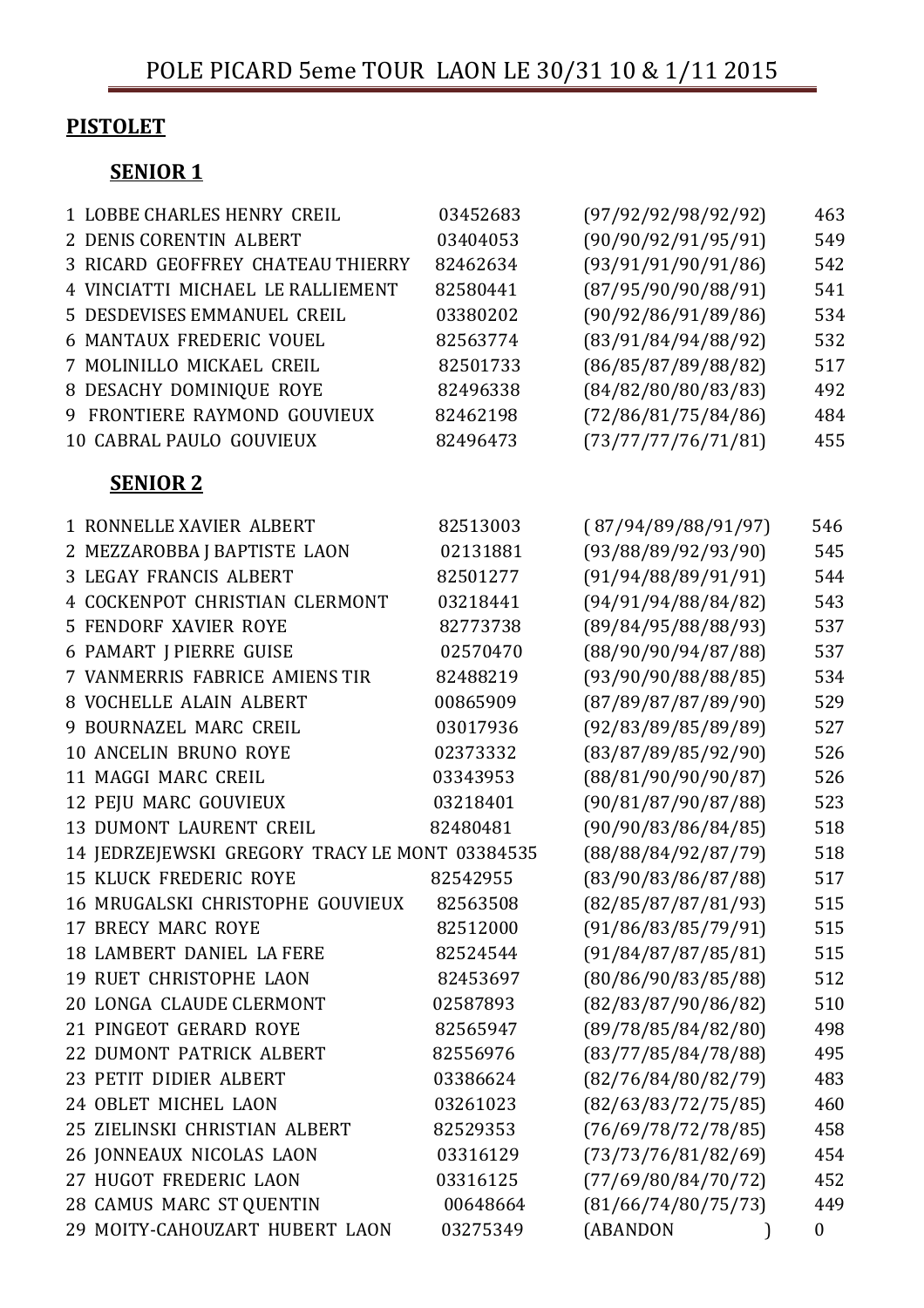## SENIOR 3

| 1 PEREZ JEAN-MICHEL CLERMONT                 | 03260250 | (93/96/90/95/94/91) | 559 |
|----------------------------------------------|----------|---------------------|-----|
| 2 SOUILLIART PATRICE AMIENS-TIR              | 02113370 | (90/88/93/91/85/95) | 542 |
| 3 DROUIN JEAN-CLAUDE CHATEAU THIERRY02113370 |          | (91/90/93/88/89/91) | 542 |
| <b>4 VALVEKENS DANIEL ROLLOT</b>             | 03380001 | (86/89/91/87/91/83) | 527 |
| <b>5 CASTUERAS JEAN ROLLOT</b>               | 03452790 | (89/87/85/86/86/86) | 519 |
| <b>6 PACHURA FRANCOIS LAON</b>               | 03453016 | (82/85/87/88/86/90) | 518 |
| <b>7 DETRY FRANCIS SOISSONS</b>              | 82472093 | (86/83/94/84/81/86) | 514 |
| <b>8 LAFAUX GERARD GUISE</b>                 | 01073981 | (88/81/85/87/83/89) | 513 |
| <b>9 AITTOUARES ALAIN CLERMONT</b>           | 82564572 | (82/80/86/88/91/84) | 511 |
| 10 KOLODZIEJEZYK MICHEL LAON                 | 02382511 | (81/84/87/87/86/85) | 510 |
| 11 DEFRANCE MICHEL AUTEUIL                   | 00396864 | (78/85/82/89/86/89) | 509 |
| <b>12 DUVAL JANY LAON</b>                    | 02382504 | (88/86/84/87/75/85) | 505 |
| 13 WAROQUEAUX PHILIPPE LAON                  | 82533223 | (76/76/84/77/83/80) | 466 |
| 14 CLEMENTE ROBERTO CLERMONT                 | 03261156 | (74/76/76/78/82/73) | 459 |
| 15 VRAY MICHEL CHATEAU-THIERRY               | 03278947 | (63/75/87/76/78/72) | 451 |
| DAME <sub>1</sub>                            |          |                     |     |
| 1 PELLERIAUX CHRISTELLE AUTEUIL              | 02917899 | (91/87/89/86)       | 353 |
| 2 MRUGALSKI MAGALI GOUVIEUX                  | 82563506 | (89/80/96/86)       | 351 |
|                                              |          |                     |     |
| DAME <sub>2</sub>                            |          |                     |     |
| <b>1 BERRY ISABELLE GOUVIEUX</b>             | 82482144 | (91/90/91/94)       | 366 |
| 2 FUSTELLINI FRANCOISE SOISSONS              | 00345035 | (91/90/84/86)       | 351 |
| <b>3 MAGGI CAROLE CREIL</b>                  | 03452626 | (84/86/83/82)       | 335 |
| DAME <sub>3</sub>                            |          |                     |     |
| 1 DEFRANCE NADINE AUTEUIL                    | 02534567 | (87/89/91/91)       | 358 |
| 2 VRAY GABRIELLA CHATEAU-THIERRY             | 82461800 | (87/77/77/84)       | 325 |
| <b>JUNIOR FILLE</b>                          |          |                     |     |
| 1 MOURIN CAROLINE GUISE                      | 03271006 | (91/89/92/87)       | 359 |
| <b>CADET GARCON</b>                          |          |                     |     |
| 1 DUMONT AXEL ALBERT                         | 82538056 | (94/90/91/97/88/89) | 549 |
| 2 HUE JEAN-CHRISTOPHE ALBERT                 | 82453493 | (88/90/91/90/91/83) | 533 |
| <b>3 BURONFOSSE ANTOINE GUISE</b>            | 03437585 | (85/83/87/89/87/87) | 518 |
| <b>4 DESACHY LUCAS ROYE</b>                  | 03439422 | (79/73/82/83/75/81) | 473 |
| <b>MINIME GARCON</b>                         |          |                     |     |
|                                              |          |                     |     |
| <b>1 DHENAIN THEO ALBERT</b>                 | 82483854 | (87/83/86/86)       | 342 |
| 2 DECOBECQ PAUL GUISE                        | 82494590 | (75/79/77/79)       | 310 |
|                                              |          |                     |     |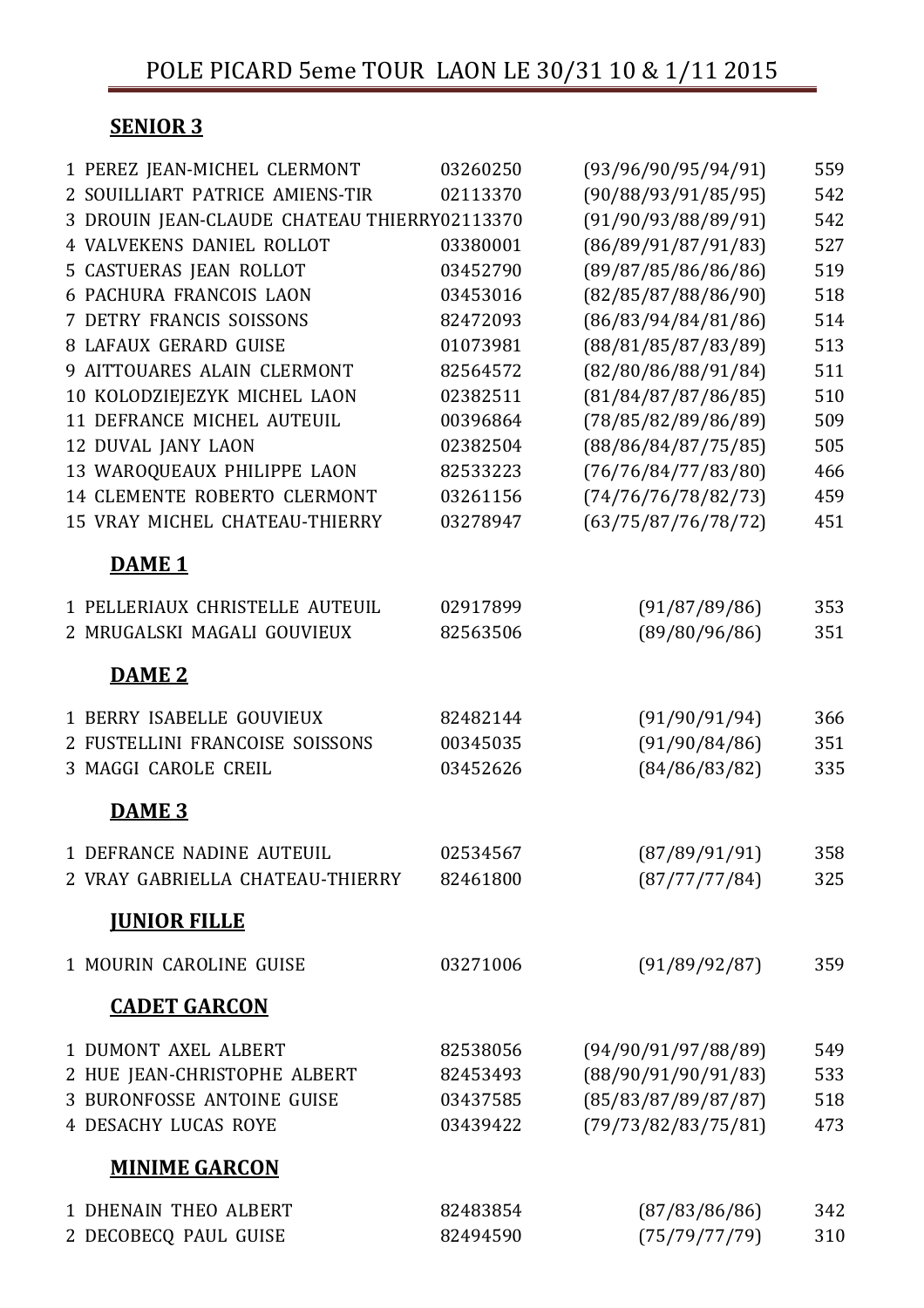POLE PICARD 5eme TOUR LAON LE 30/31 10 & 1/11 2015

| <b>MINIME FILLE</b>          |          |               |     |
|------------------------------|----------|---------------|-----|
| 1 JEDRZEJEWSKI CAMILLE NOYON | 82460666 | (89/92/93/92) | 366 |
| <b>BENJAMIN GARCON</b>       |          |               |     |
| 1 LAMANT ADRIEN GUISE        | 82517336 | (79/78/74)    | 231 |
|                              |          |               |     |
| <b>CARABINE</b>              |          |               |     |

#### SENIOR<sub>1</sub>

| 1 DOS SANTOS SEBASTIEN CUVILLY     | 02570636 | (101.6/102.3/101.0/102.3/99.6/98.4) | 605.2 |
|------------------------------------|----------|-------------------------------------|-------|
| 2 BOURNAZEL KEVIN CREIL            | 03017941 | (101.0/101.2/100.5/97.7/99.8/102.3) | 602.5 |
| 3 LINGIER FRANCOIS ST JUST EN CH   | 02421495 | (100.4/102.5/97.1/98.6/98.8/97.4)   | 594.8 |
| <b>4 FAIVRE DENIS LAON</b>         | 82512350 | (98.0/98.7/95.0/99.8/100.2/100.9)   | 592.6 |
| <b>5 CARRE DOMINIQUE CUVILLY</b>   | 00880268 | (96.4/99.0/100.6/99.8/97.6/98.8)    | 592.2 |
| <b>6 BOITEL MICKAEL CUVILLY</b>    | 02570486 | (100.9/97.9/97.5/96.3/98.6/99.3)    | 590.5 |
| <b>7 VASSEUR MATTHIEU CUVILLY</b>  | 03107623 | (95.7/97.0/95.7/96.8/98.6/99.0)     | 582.8 |
| 8 RIQUIER DAVY VOUEL               | 82514972 | (97.0/93.0/96.0/94.6/97.4/97.5)     | 576.5 |
| 9 LUISETTI FRANCK VOUEL            | 03334262 | (94.3/95.5/94.9/94.3/95.5/93.9)     | 568.4 |
| <b>10 DUBIGNY CHRISTOPHE VOUEL</b> | 82539404 | (87.0/87.2/91.0/94.6/88.7/83.4)     | 531.9 |
| 11 ANGIBAUD NICOLAS AMIENS TIR     | 82520317 | (83.5/92.2/88.7/82.9/86.1/83.4)     | 516.8 |
| 12 DE-NEVE PIERRE ST JUST EN CH    | 03342334 | (85.5/85.5/81.5/86.3/91.5/84.1)     | 514.4 |
| <b>SENIOR 2</b>                    |          |                                     |       |
| 1 REMY PHILIPPE ROYE               | 03316098 | (97.4/100.9/100.7/101.2/97.4/101.1) | 598.7 |
| 2 NEVE DANIEL MARGNY               | 03386612 | (93.3/93.7/96.9/90.1/97.3/97.0)     | 568.3 |
| <b>3 CAUDRON PHILIPPE GUISE</b>    | 82543687 | (90.3/93.2/89.7/91.7/88.5/91.9)     | 545.3 |
| <b>4 PINGEOT GERARD ROYE</b>       | 82565947 | (91.2/89.6/91.9/89.3/87.4/96.4)     | 541.0 |
| <b>5 BOCHER FREDERIC GOUVIEUX</b>  | 82558594 | (80.0/77.6/77.7/89.2/94.9/91.6)     | 511.1 |
| <b>SENIOR 3</b>                    |          |                                     |       |
| 1 MARTIN JEAN-CLAUDE CREIL         | 00331336 | (91.9/97.2/91.0/93.3/95.4/99.5)     | 568.3 |
| 2 BERSILLON JEAN PAUL ST QUENTIN   | 03275454 | (90.0/98.4/97.6/89.9/95.6/91.1)     | 562.6 |
| 3 ETIENNE MAURICE ST QUENTIN       | 03316152 | (93.3/95.1/92.8/91.7/91.3/93.9)     | 558.1 |
| <b>4 GAUTIER BERNARD CREIL</b>     | 00715855 | (90.3/88.1/93.4/92.6/93.5/94.9)     | 552.8 |
| 5 VINCENT LUCIEN ST QUENTIN        | 00331373 | (90.2/92.4/85.5/87.0/92.7/98.3)     | 546.7 |
| DAME <sub>1</sub>                  |          |                                     |       |
| 1 DACOSTA CINDY ROYE               | 03371175 | (99.8/100.9/101.8/100.9)            | 403.4 |
| 2 TRIOUX MARLENE CUVILLY           | 02751181 | (97.6/99.8/100.4/103.9)             | 401.7 |
| <b>3 STANCZAK CAROLE CUVILLY</b>   | 03316228 | (100.6/96.1/93.3/100.9)             | 395.9 |
| <b>4 PION EMILIE CLERMONT</b>      | 82492904 | (96.6/96.5/95.4/97.5)               | 386.0 |

5 RICHEZ SANDRA ROYE 82522974 (82.5/81.3/85.7/78.8) 328.3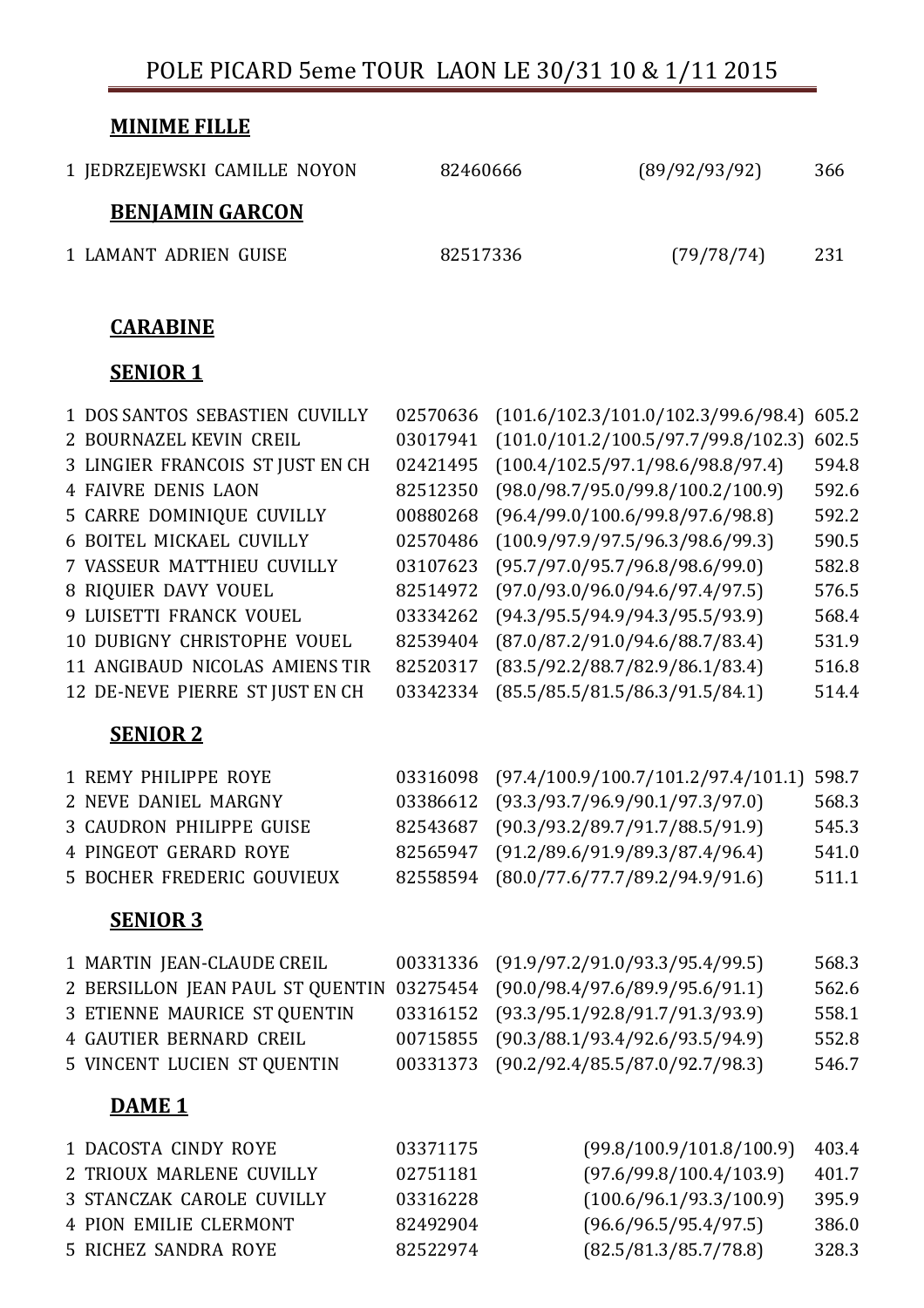## POLE PICARD 5eme TOUR LAON LE 30/31 10 & 1/11 2015

# DAME<sub>2</sub>

| 1 DUBOIS CLAUDE ST QUENTIN               | 03224782 | (95.1/94.9/92.0/98.3)            | 380.3 |
|------------------------------------------|----------|----------------------------------|-------|
| 2 POINTURIER MARYLENE AMIENS TIR82431092 |          | (86.8/91.1/91.3/94.1)            | 363.3 |
| <b>3 COMMERE LORETTE ROYE</b>            | 02789898 | (68.8/81.6/76.2/80.2)            | 306.8 |
| DAME <sub>3</sub>                        |          |                                  |       |
| <b>1 OUDELET ASTRID VOUEL</b>            | 03424212 | (76.6/83.3/81.7/71.4)            | 313.0 |
| <b>JUNIOR GARCON</b>                     |          |                                  |       |
| <b>1 AVISSE AUDRIC ESTREBOEUF</b>        | 03370662 | (99.7/101.7/97.6/99.4/98.7/98.8) | 595.9 |
| <b>JUNIOR FILLE</b>                      |          |                                  |       |
| <b>1 LESAINT CYNDIE ESCOPETTE</b>        | 03439405 | (101.8/103.0/99.1/100.8)         | 404.7 |
| <b>CADET GARCON</b>                      |          |                                  |       |
| <b>1 ANCELIN VALENTIN ROYE</b>           | 82433782 | (97.0/98.7/98.8/97.8/99.6/97.7)  | 589.6 |
| 2 PILLONS MATTHIAS ESCOPETTE             | 82454633 | (98.3/99.5/98.3/88.4/101.2/99.2) | 584.9 |
| 3 ROGER CLEMENT ST QUENTIN               | 03474181 | (94.8/93.2/99.2/91.4/95.1/93.1)  | 566.8 |
| <b>4 DEVAUX EDWARD ROYE</b>              | 03474429 | (91.1/91.9/99.5/92.5/95.6/87.1)  | 557.7 |
| <b>5 DEWILDE GAUTIER LAON</b>            | 82587997 | (37.5/28.6/59.1/71.1/62.7/58.1)  | 317.1 |
| <b>CADET FILLE</b>                       |          |                                  |       |
| <b>1 FRONTIERE SARAH ALBERT</b>          | 82462197 | (94.1/100.4/97.4/98.5)           | 390.4 |
| <b>2 CARRE CLEMENCE CUVILLY</b>          | 82430355 | (93.4/93.4/95.4/98.6)            | 380.8 |
| <b>3 BOCHER CELIA SARAH GOUVIEUX</b>     | 82558595 | (79.7/86.1/87.5/88.7)            | 342.0 |
| <b>4 MIGUET CECILE LAON</b>              | 82581244 | (76.9/83.1/70.4/88.5)            | 316.9 |
| <b>MINIME GARCON</b>                     |          |                                  |       |
| <b>1 VIDOR MATHEO ESCOPETTE</b>          | 82519919 | (90.7/91.6/92.0/83.2)            | 357.5 |
| 2 WATEAU HUGO GUISE                      | 82496314 | (86.0/94.1/87.6/89.1)            | 356.8 |
| <b>3 PAWLICKI THOMAS LAON</b>            | 82552168 | (74.3/74.7/80.2/79.0)            | 308.2 |
| <b>MINIME FILLE</b>                      |          |                                  |       |
| <b>1 RICHEZ AMBRE ROYE</b>               | 82522972 | (96.6/93.9/94.1/89.0)            | 373.6 |
| <b>BENJAMIN GARCON</b>                   |          |                                  |       |
| <b>1 KOZIAREK HUBERT ROYE</b>            | 82529316 | (85.3/85.1/80.6)                 | 251.0 |
| <b>BENJAMIN FILLE</b>                    |          |                                  |       |
| 1 DEVAUX CASSANDRE ROYE                  | 82482577 | (91.7/90.3/92.3)                 | 274.3 |